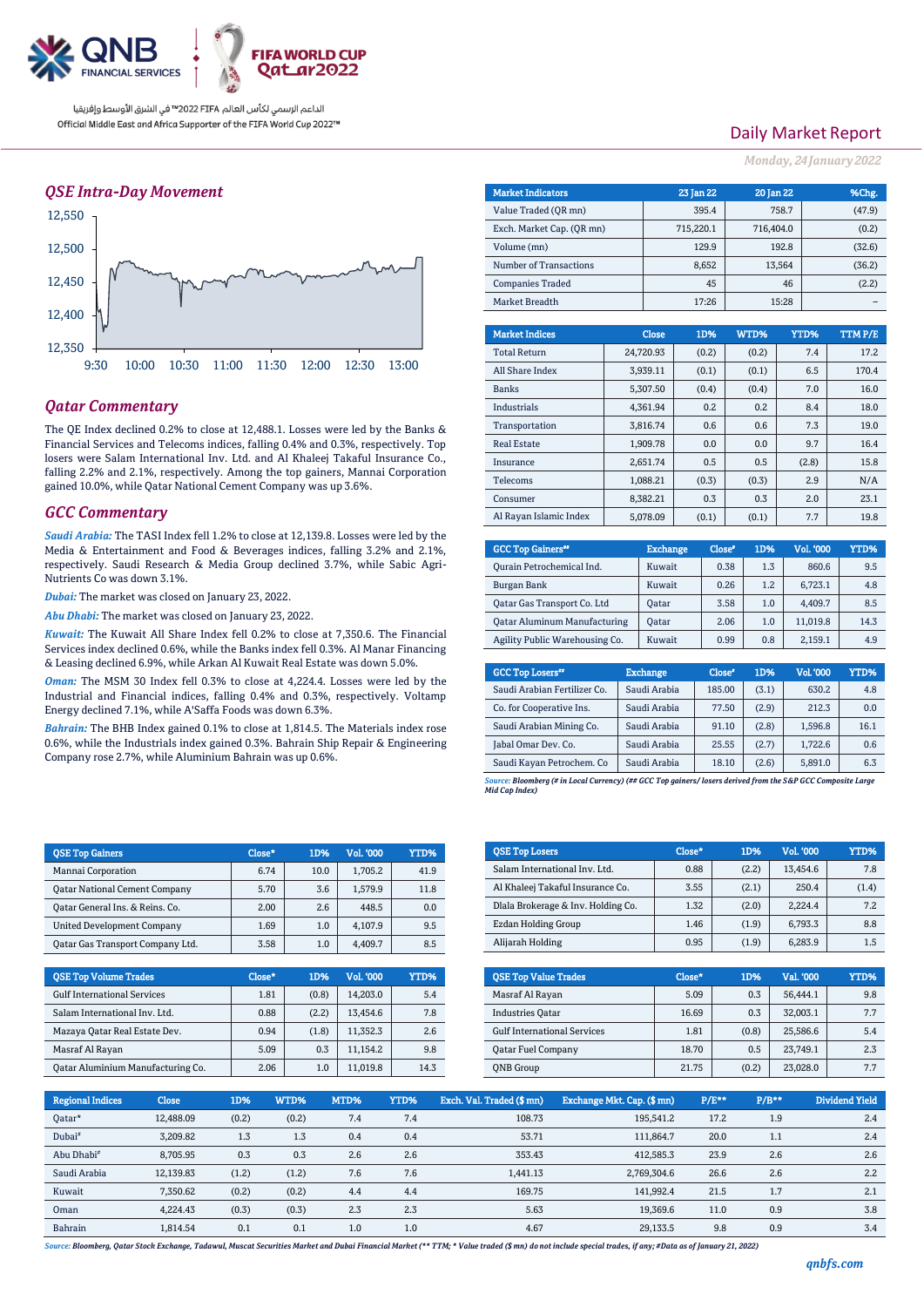

الداعم الرسمي لكأس العالم PIFA™ في الشرق الأوسط وإفريقيا Official Middle East and Africa Supporter of the FIFA World Cup 2022™

# Daily Market Report

#### *Monday, 24January 2022*

### *Qatar Market Commentary*

- The QE Index declined 0.2% to close at 12,488.1. The Banks & Financial Services and Telecoms indices led the losses. The index fell on the back of selling pressure from Qatari shareholders despite buying support from GCC, Arab and foreign shareholders.
- Salam International Inv. Ltd. and Al Khaleej Takaful Insurance Co. were the top losers, falling 2.2% and 2.1%, respectively. Among the top gainers, Mannai Corporation gained 10.0%, while Qatar National Cement Company was up 3.6%.
- Volume of shares traded on Sunday fell by 32.6% to 129.9mn from 192.8mn on Thursday. Further, as compared to the 30-day moving average of 133.5mn, volume for the day was 2.7% lower. Gulf International Services and Salam International Inv. Ltd. were the most active stocks, contributing 10.9% and 10.4% to the total volume, respectively.

| <b>Overall Activity</b>        | Buy %*   | Sell %* | Net (OR)         |
|--------------------------------|----------|---------|------------------|
| <b>Oatari Individuals</b>      | 44.65%   | 48.26%  | (14, 276, 802.3) |
| <b>Oatari Institutions</b>     | 23.69%   | 29.80%  | (24, 172, 800.2) |
| Oatari                         | 68.34%   | 78.06%  | (38, 449, 602.4) |
| <b>GCC</b> Individuals         | 0.95%    | 0.93%   | 83,248.0         |
| <b>GCC</b> Institutions        | 5.58%    | 2.57%   | 11,936,196.4     |
| GCC                            | 6.54%    | 3.50%   | 12,019,444.4     |
| Arab Individuals               | 11.27%   | 11.10%  | 684,813.3        |
| <b>Arab Institutions</b>       | $0.00\%$ | 0.00%   |                  |
| Arab                           | 11.27%   | 11.10%  | 684,813.3        |
| Foreigners Individuals         | 2.62%    | 3.95%   | (5,272,475.6)    |
| <b>Foreigners Institutions</b> | 11.24%   | 3.40%   | 31,017,820.4     |
| <b>Foreigners</b>              | 13.86%   | 7.34%   | 25.745.344.7     |

*Source: Qatar Stock Exchange (\*as a % of traded value)*

## *Earnings Releases and Earnings Calendar*

#### Earnings Releases

| Company                                                           | Market.      | Currency | Revenue (mn)<br>402021 | % Change<br>YoY | <b>Operating Profit</b><br>$(mn)$ 402021 | % Change<br>YoY | <b>Net Profit</b><br>$(mn)$ 402021 | % Change YoY |
|-------------------------------------------------------------------|--------------|----------|------------------------|-----------------|------------------------------------------|-----------------|------------------------------------|--------------|
| Almarai Co.                                                       | Saudi Arabia | SR       | 4.257.4                | 11.5%           | 392.2                                    | $-21.6%$        | 286.5                              | $-14.7%$     |
| $0, \ldots, 0, \ldots, \ldots, 1, \ldots, DPM$ A DV MOM TACE DID. |              |          |                        |                 |                                          |                 |                                    |              |

*Source: Company data, DFM, ADX, MSM, TASI, BHB.* 

#### Earnings Calendar

| <b>Tickers</b> | <b>Company Name</b>                           | Date of reporting 4Q2021 results | No. of days remaining | <b>Status</b> |
|----------------|-----------------------------------------------|----------------------------------|-----------------------|---------------|
| QIIK           | <b>Qatar International Islamic Bank</b>       | 24-Jan-22                        | $\Omega$              | Due           |
| GWCS           | <b>Gulf Warehousing Company</b>               | 25-Jan-22                        |                       | Due           |
| <b>NLCS</b>    | Alijarah Holding                              | 27-Jan-22                        | 3                     | Due           |
| MARK           | Masraf Al Rayan                               | 27-Jan-22                        | 3                     | Due           |
| QIGD           | Qatari Investors Group                        | 1-Feb-22                         | 8                     | Due           |
| <b>UDCD</b>    | <b>United Development Company</b>             | 2-Feb-22                         | 9                     | Due           |
| <b>VFQS</b>    | Vodafone Qatar                                | 2-Feb-22                         | 9                     | Due           |
| QAMC           | <b>Qatar Aluminum Manufacturing Company</b>   | 3-Feb-22                         | 10                    | Due           |
| QCFS           | Qatar Cinema & Film Distribution Company      | 5-Feb-22                         | 12                    | Due           |
| IQCD           | <b>Industries Oatar</b>                       | 7-Feb-22                         | 14                    | Due           |
| QIMD           | <b>Qatar Industrial Manufacturing Company</b> | 7-Feb-22                         | 14                    | Due           |
| QLMI           | QLM Life & Medical Insurance Company          | 10-Feb-22                        | 17                    | Due           |
| QEWS           | Qatar Electricity & Water Company             | 13-Feb-22                        | 20                    | Due           |
| <b>DOHI</b>    | Doha Insurance Group                          | 20-Feb-22                        | 27                    | Due           |

*Source: QSE*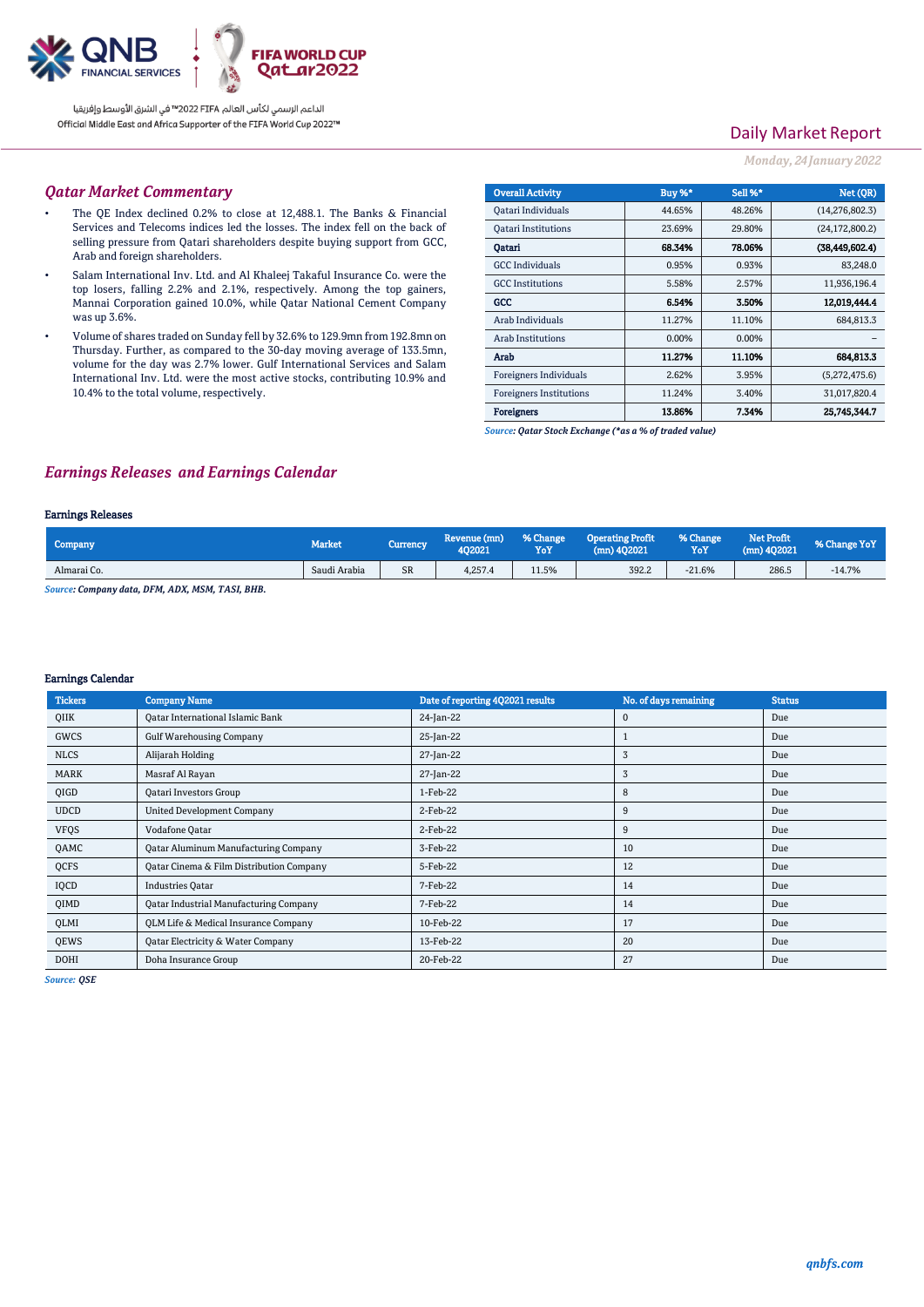

الداعم الرسمى لكأس العالم PIFA™ في الشرق الأوسط وإفريقيا Official Middle East and Africa Supporter of the FIFA World Cup 2022™

### *Qatar*

- BRES to sell its shares in Al Imtiaz Investment Group Company in the State of Kuwait - Barwa Real Estate Company (BRES) announced its intention to sell its shares in Al Imtiaz Investment Group Company K.S.C., a public joint stock company registered in the State of Kuwait. The number of these shares is (276,631,657) shares, representing 24.40% of the company's issued shares. The sale process will take place in accordance with the regulatory procedures issued and the regulations set by the Kuwaiti Capital Markets Authority and the Kuwait Stock Exchange. This disclosure is made on the same date as the disclosure sent to the Capital Markets Authority and the stock exchange in the State of Kuwait regarding the same matter. This is in compliance with the regulations of the Qatar Financial Markets Authority regarding disclosure requirements for listed companies. BRES will later disclose the details of the sale if it occurs, as required by the regulations of Qatar Financial Markets Authority. (QSE)
- UDCD to disclose its annual financial results on February 02 United Development Co. (UDCD) will disclose its financial statement for the period ending December 31, 2021 on February 02, 2022. (QSE)
- Al Rayan Qatar ETF discloses its financial statements for the year ended December 31, 2021 – Al Rayan Qatar ETF disclosed its financial statements as at and for the year ended December 31, 2021. The statement showed that the net asset value as at December 31, 2021 amounted to QR 53,650,912 representing QR 2.5362 per unit. In addition, Al Rayan Qatar ETF is expected to pay dividends during 2Q2022. (QSE)
- IHGS to disclose its Annual financial results on February 06 Inma Holding (IHGS) will disclose its financial statement for the period ending December 31, 2021 on February 06, 2022. (QSE)
- QIGD postponed the board meeting The Qatari Investors Group (QIGD) disclosed that the date of the board of directors meeting to discuss the annual financial statements has been postponed, and the market will be notified of the new date as soon as it is determined. (QSE)
- Rising confidence in Qatar banking sector stability seen in QCB's Risk Perception Survey 2021 – Half of the local banks "opined an increase in confidence in the stability" of the country's banking sector in the Qatar Central Bank's Risk Perception Survey (RPS) 2021. Rest of the respondents "observed that their confidence on stability" remains unchanged, the QCB said in its latest Financial Stability Report. Among the seven identified global risks, almost all the local banks reported risk from Covid-19 pandemic was among the top two risks in 2021. However, in 2022, the perception of most of these banks has changed, the QCB said. Only 35% of the respondents opined that the pandemic will continue to be among the top two risks in 2022. Among the other global risks, 41% of the respondents opined 'lower energy prices' was among the top two risks in 2020. The percentage of respondents having this perception, however, fell to 30%-35% in 2021 and 2022, the QCB noted. Risk from expected global slowdown is considered among the top two risks in 2021 and 2022 by around 50% of the respondents. (Gulf-Times.com)
- Overseas expansion of QatarEnergy to continue QatarEnergy is expected to continue its overseas expansion in coming years. The Sub-Saharan Africa (SSA) region will remain a key target for QatarEnergy's international growth strategy, owing to the availability of exploration acreage in key frontier markets, said Fitch Solutions in a report. The national oil and gas company of Qatar has signed several agreements last year for offshore exploration blocks in several parts of the world. "QatarEnergy's international exploration portfolio grew significantly over 2021 and we expect its overseas expansion to continue throughout 2022 and beyond. A bond prospectus released in July 2021 which detailed QE's plan to spend approximately \$59.1bn in capital expenditure over 2021-2025, highlighted increasing the company's international footprint as a key area of planned spending," said the report. (Peninsula Qatar)
- Al-Kuwari participates in 115th extraordinary meeting of GCC Financial and Economic Co-operation Committee – HE the Minister of Finance Ali bin Ahmed al-Kuwari participated in the 115th (extraordinary) meeting of the Financial and Economic Co-operation Committee of the Gulf Co-

## Daily Market Report

*Monday, 24January 2022*

operation Council. During the meeting held virtually, they "reviewed developments in financial policies and economic and financial reform efforts to achieve economic and financial stability and promote comprehensive and sustainable growth." In this regard, the "GCC finance ministers discussed the economic decisions issued by the Supreme Council, and the memorandum of the General Secretariat regarding the completion and implementation of the Gulf common market." They also discussed "aspects relating to activating the work of the Customs Union Authority in accordance with the best practices that support the completion of all the requirements of the customs union." (Gulf-Times.com)

- ExxonMobil Qatar recognizes Qatargas 'outstanding' safety performance at Laffan Refinery – A team from ExxonMobil Qatar visited Laffan Refinery 1 to recognize the facility's outstanding safety performance. The refinery, which began production in 2009, has not had a recordable injury for the past seven years – a significant milestone for the company and clear indication of its commitment to safety. (Gulf-Times.com)
- Spendwisor raises additional \$35mn from GEM Spendwisor has recently signed an agreement with Gem Global Yield (GEM) to increase the existing facility size from QR190mn (\$50mn) to QR310mn (\$85mn), a testament to the positive progress Spendwisor has shown since the original agreement was signed in July 2021. Spendwisor, a mobile payment, and customer-centric marketing platform is helping the State of Qatar develop the FinTech sector through bringing in FDI (\$85mn from the US), creating job opportunities for both the local and global work-force, and supporting the local SMEs by bringing them into the mainstream financial ecosystem. "The new round of funding will help us streamline the process of committing resources strategically to accomplish our objective to be a global brand. The companies that can transform business processes with new technology and provide a differentiated experience across the globe will be the industry leaders. We aim to be leaders in the Mena region with our investors' continuous and timely support," said Safarudheen Farook, Co-Founder and CEO of Spendwisor. (Peninsula Qatar)
- Waseef's Madinat Al Mawater project records high occupancy rates Waseef, the leading real estate management and marketing company, has announced that its Madinat Al Mawater project has recorded high occupancy rates. According to an official press statement, the first and second phases of Mawater City have reached more than 90% of occupancy. Mawater, developed by Barwa Real Estate Group, is the most competitive platform in the region for the sale, purchase and maintenance of used cars, and the main destination in Qatar for these activities. This pioneering project, which is located in Rawdat Rashid, west of Salwa Street intersection, Exit 31, provides used car showrooms, residential and office units, workshops and retail stores, in addition to the necessary facilities that serve the city's visitors as offices for traffic management, car insurance companies, and a fuel station. These are in addition to an area that has been allocated for the technical inspection services for cars (Fahes) with a land area of approximately 26,000 sq m. (Gulf-Times.com)

## *International*

 Wall St week ahead investors shelter in US regional banks as Fed hikes loom – Expectations of rising interest rates are bolstering the shares of regional banks, as a tumble in technology stocks pushes investors to search for assets that could thrive amid higher yields and tighter Federal Reserve policy. Regional banks make a hefty chunk of their revenues from net interest margins, boosting their appeal as investors increasingly expect the Fed to hike interest rates more aggressively this year to control inflation. The central bank meets next week and is expected to raise interest rates as soon as March. Treasury yields have risen in anticipation of tighter policy, with those on the benchmark 10 year Treasury up 40 basis points from recent lows. At the same time, some investors expect the expanding US economy and reduced fiscal stimulus to boost loan growth, helping regional banks post full-year 2021 earnings growth of 70.1%, the seventh-fastest among the 126 subsectors in the S&P 500, according to Goldman Sachs. "If you want to play the yield curve steepening, then the best way to do that is through regional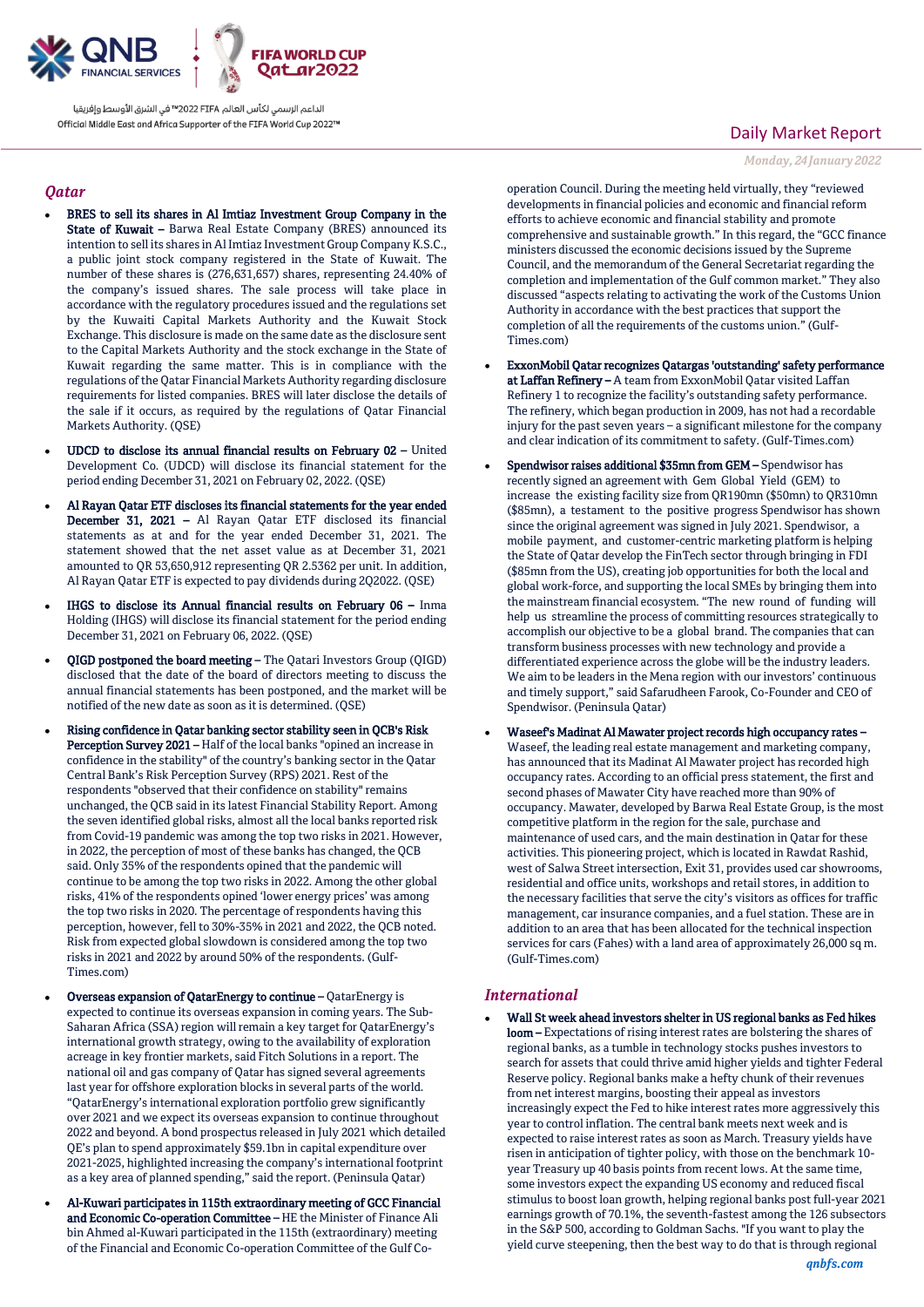

الداعم الرسمي لكأس العالم PIFA≤™ في الشرق الأوسط وإفريقيا Official Middle East and Africa Supporter of the FIFA World Cup 2022™

banks," said Moustapha Mounah, assistant portfolio manager at James Investment, who has been increasing his stake in companies such as SVB Financial Group. Though investors expect regional banks broadly to benefit from rate increases, the pace at which the Fed tightens monetary policy could be key. A too-steep trajectory of rate increases may hurt economic growth and eventually weigh on bank earnings, Mounah said, though such an outcome is not his base forecast. The pace of the Federal Reserve's rate hikes will directly affect revenues in the sector, said Gary Tenner, an analyst at D.A. Davidson & Co. Tenner recently added two more expected rate hikes of 25 basis points to his valuation models for regional banks, bringing his total to four through the end of 2023, he said. "The impact of higher interest rates is potentially more positive for estimates and returns for regional banks" than so-called universal banks, which also have income from investment banking, he said. Banks in the S&P 500 (.SPXBK) are up 0.4% so far in 2022. (Reuters)

- China property sector could see "significant" policy easing -BNP Paribas – China's real estate sector will likely see "significant easing" in the policies that govern it, BNP Paribas Asset Management said, months after starting to build a long position in that sector's debt. "We are of the view that we are at a major inflection point in terms of policy and we are likely to see some significant easing," said Jean Charles Sambor, head of emerging market fixed income at BNP Paribas Asset Management (BNPPAM) in London. "We are involved in the sector and we are positive in the sector. We have built this position over the last couple of months." (Reuters)
- China's carbon market may get stricter under a new proposal Chinese regulators are mulling a deeper cut in new carbon quotas, a move that would make it more expensive to run small and inefficient coal power plants. A Ministry of Ecology and Environment draft plan for carbon allowances for more than 2,000 power firms over 2021 and 2022 proposes that large coal plants will be given 7.9% fewer allowances per megawatthour generated, according to a person familiar with the document. The cut is deeper than a 1% reduction proposed earlier. It would be even harsher on coal plants smaller than 300 megawatts, which would see their benchmarks cut by 12%. (Gulf-Times.com)

## *Regional*

- 'Lending activity of GCC banks remain robust in 3Q2021' GCC banks, holistically, have had an encouraging year as lending activity remained robust during the third quarter of 2021 resulting in record-high loan books, Kamco Invest has said in a report published recently. The report, which analyzed financials reported by 60 listed banks in the GCC for the third quarter, revealed that aggregate gross loans at the end of the third quarter reached \$1.71 trillion, up 1.7 percent quarter on quarter and 6.8 percent year on year. "Economic indicators remained strong in the GCC and sentiments remained elevated, especially with the recovery in oil prices as well as the almost complete removal of COVID-19 related restrictions on business activity. Vaccinations rates also remained one of the highest in the region, giving further confidence to the governments to resume some of the vulnerable sectors, including airlines and tourism. This was reflected in the PMI figures for Qatar, UAE and Saudi Arabia that remained consistent and comfortable above the growth mark," the report suggested. (Qatar Tribune)
- Kamco: GCC IPO pipeline remains strong in 2022 The maiden offerings' pipeline in the Gulf Co-operation Council (GCC) remains strong for corporate and sovereign assets, according to Kamco Invest, a leading regional economic think-tank. "The IPO pipelines remain strong from both corporates and potential listings of state-owned assets," Kamco said a latest report. The report however noted that a number of potential risks do appear in 2022, that could impact the IPO activity within the region, after a stellar 2021. Saudi Arabia's bourse reportedly has 50 applications for IPOs in 2022, while Dubai announced the listing of 10 government and state-owned companies for the year. Regulators are also considering different vehicles such as SPACs (special purpose acquisition companies) and market maker funds to improve liquidity and participation within their respective stock markets. (Gulf-Times.com)

## Daily Market Report

*Monday, 24January 2022*

- Saudi Arabia calls on GCC to speed up establishment of customs union, common market – Saudi Arabia can retain its role as the leading exporter of oil in the world while pursuing an ambitious strategy to mitigate the effects of climate change, one of the Kingdom's leading environmental policymakers has told Arab News. Dr. Osama Faqeeha, deputy minister for environment, water and agriculture, said that the issue for the Kingdom and the world was to deal with polluting emissions from hydrocarbon production, while exploring other uses for oil products and renewable alternatives. "I think we don't see the problem in the hydrocarbons; we see the problem in the emissions," he said, pointing out that "petrochemicals, plastic, medical supplies, clothing and other things are made from hydrocarbons; the emissions are the issue namely, CO2 emissions." Faqeeha, who is closely involved in implementing the measures of the Saudi Green Initiative unveiled last year, was appearing on Frankly Speaking, the series of video interviews with leading policymakers and business people. He also spoke of the ambitious plan to plant 10 billion trees in the Kingdom, the campaign to protect its environmental eco-system and biodiversity, and efforts to improve the air quality in the capital Riyadh and other big cities. (Bloomberg)
- Meet urges 'access' to economic unity among GCC states by 2025 Minister of Finance and Minister of State for Economic Affairs and Investment Abdulwahab Al-Rasheed participated on Sunday in the 105th meeting of the GCC Financial and Economic Cooperation Committee via video link. The Ministry of Finance said in a press statement that during the meeting, a number of topics related to the Gulf economic work were discussed, foremost of which is the briefing on the economic decisions issued by the Supreme Council in its 42nd session, urging access to economic unity among the GCC states by 2025. (Bloomberg)
- Timeframe for founding phase of GCC Railways Authority approved The GCC Ministers of Transport and the members of the Ministerial Committee for Transportation approved on Sunday the timeframe for the founding phase of the Gulf Railways Authority during an extraordinary meeting. The council said in a statement that documents on the Gulf Railways Authority and the timeframe for the start of its work were discussed and necessary steps were agreed upon during the 12-month foundation phase. Last December, the Supreme Council of the GCC approved setting up the Gulf Railways Authority. (Bloomberg)
- Al-Dawaa Medical Services Company announces its intention to list on Saudi Exchange's main market – Al-Dawaa Medical Services Company ("Al-Dawaa" or the "Company"), one of the leading pharmaceutical retail companies in Saudi Arabia, announced today its intention to list its ordinary shares ("Shares") on the Saudi Exchange's Main Market. The Company will offer 30% of its issued share capital, equivalent to 25,500,000 Shares (the "Offer Shares") by way of a sale of existing shares by existing shareholders (the "IPO" or "Offering"), following approval of the Company's application by the Capital Markets Authority ("CMA") on 22 December 2021. The final offer price of the Offer Shares will be determined at the end of the book-building period. (Zawya)
- Oman Participates in Extraordinary Meeting of GCC Financial, Economic Cooperation Committee – The Sultanate of Oman today took part in the 115th extraordinary meeting of the GCC Financial and Economic Cooperation Committee, held in Riyadh, the Kingdom of Saudi Arabia. Oman was represented in the online meeting by Sultan Salim Al Habsi, Minister of Finance. The meeting discussed recommendations on the comprehensive implementation of the GCC common market. It also discussed the outcomes of the GCC Customs Union Authority, which was held on 9 January 2022, among other topics. (Bloomberg)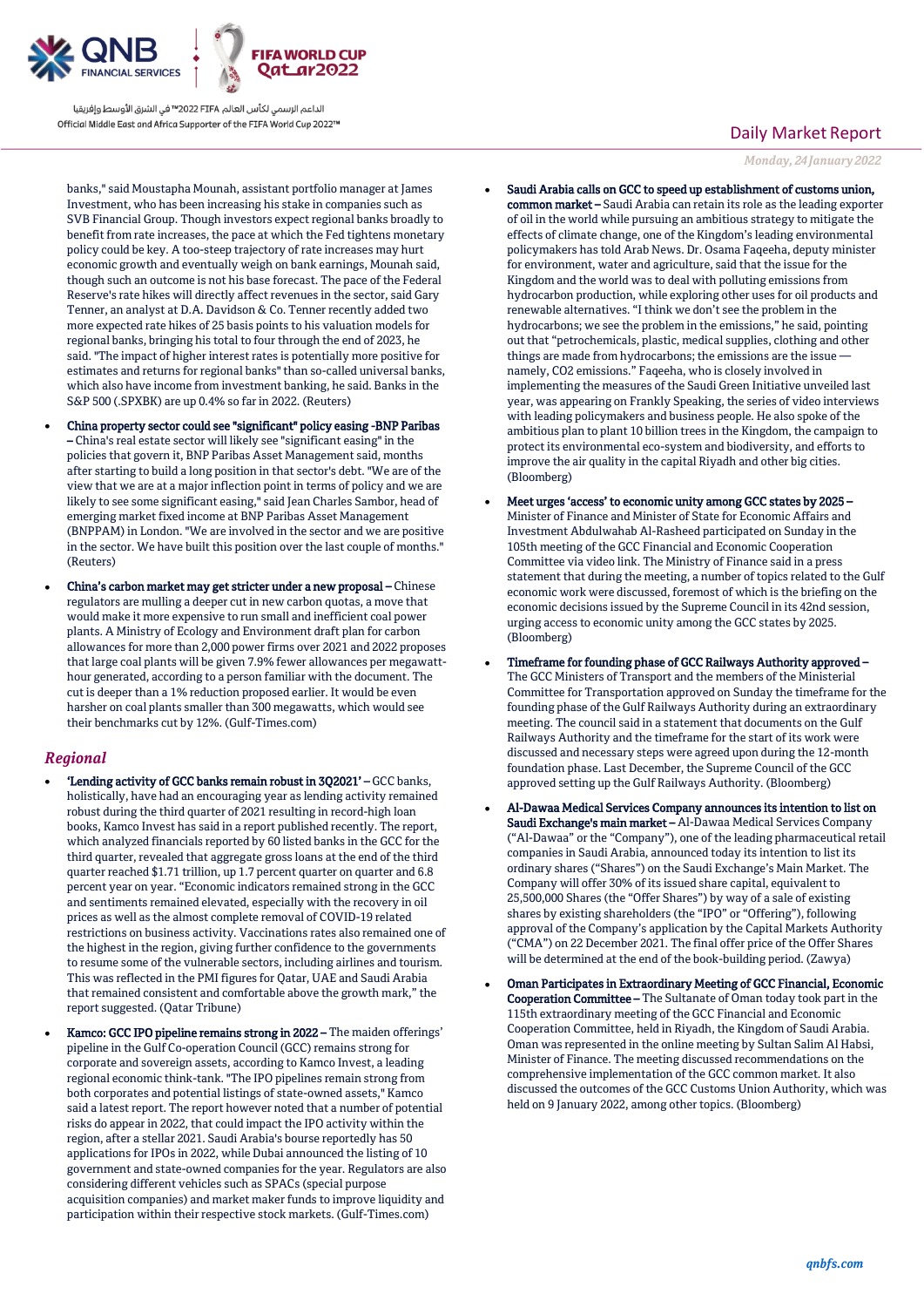

الداعم الرسمي لكأس العالم PIFA™ في الشرق الأوسط وإفريقيا Official Middle East and Africa Supporter of the FIFA World Cup 2022™

## Daily Market Report

*Monday, 24January 2022*

## *Rebased Performance*





*Source: Bloomberg*

| <b>Asset/Currency Performance</b>    | Close (\$) | 1D%   | WTD%  | YTD%  |
|--------------------------------------|------------|-------|-------|-------|
| Gold/Ounce                           | 1,835.38   | (0.2) | 1.0   | 0.3   |
| Silver/Ounce                         | 24.30      | (0.7) | 5.8   | 4.2   |
| Crude Oil (Brent)/Barrel (FM Future) | 87.89      | (0.6) | 2.1   | 13.0  |
| Crude Oil (WTI)/Barrel (FM Future)   | 85.14      | (2.0) | 1.6   | 13.2  |
| Natural Gas (Henry Hub)/MMBtu        | 4.09       | (1.9) | (6.2) | 11.7  |
| LPG Propane (Arab Gulf)/Ton          | 117.25     | (0.7) | 1.0   | 4.5   |
| LPG Butane (Arab Gulf)/Ton           | 144.75     | (0.5) | (5.0) | 3.9   |
| Euro                                 | 1.13       | 0.3   | (0.6) | (0.2) |
| Yen                                  | 113.68     | (0.4) | (0.4) | (1.2) |
| GBP                                  | 1.36       | (0.3) | (0.9) | 0.2   |
| CHF                                  | 1.10       | 0.6   | 0.2   | 0.1   |
| AUD                                  | 0.72       | (0.6) | (0.3) | (1.1) |
| <b>USD Index</b>                     | 95.64      | (0.1) | 0.5   | (0.0) |
| <b>RUB</b>                           | 77.47      | 1.0   | 1.6   | 3.7   |
| <b>BRL</b>                           | 0.18       | (0.7) | 1.4   | 2.1   |
| Source: Bloomberg                    |            |       |       |       |

*Source: Bloomberg*

| <b>Global Indices Performance</b>                                                                                                                                             | <b>Close</b> | 1D%*  | WTD%* | YTD%*  |
|-------------------------------------------------------------------------------------------------------------------------------------------------------------------------------|--------------|-------|-------|--------|
| <b>MSCI</b> World Index                                                                                                                                                       | 3,025.10     | (1.9) | (4.7) | (6.4)  |
| DJ Industrial                                                                                                                                                                 | 34,265.37    | (1.3) | (4.6) | (5.7)  |
| S&P 500                                                                                                                                                                       | 4,397.94     | (1.9) | (5.7) | (7.7)  |
| NASDAQ 100                                                                                                                                                                    | 13,768.92    | (2.7) | (7.6) | (12.0) |
| STOXX 600                                                                                                                                                                     | 474.44       | (1.7) | (1.9) | (3.1)  |
| <b>DAX</b>                                                                                                                                                                    | 15,603.88    | (1.8) | (2.2) | (1.5)  |
| <b>FTSE 100</b>                                                                                                                                                               | 7,494.13     | (1.7) | (1.4) | 1.6    |
| <b>CAC 40</b>                                                                                                                                                                 | 7,068.59     | (1.6) | (1.5) | (1.5)  |
| Nikkei                                                                                                                                                                        | 27,522.26    | (0.5) | (1.7) | (3.1)  |
| <b>MSCI EM</b>                                                                                                                                                                | 1,244.31     | (0.9) | (1.0) | 1.0    |
| <b>SHANGHAI SE Composite</b>                                                                                                                                                  | 3,522.57     | (0.9) | 0.3   | (3.0)  |
| <b>HANG SENG</b>                                                                                                                                                              | 24,965.55    | 0.1   | 2.4   | 6.9    |
| <b>BSE SENSEX</b>                                                                                                                                                             | 59,037.18    | (0.7) | (3.8) | 1.6    |
| Bovespa                                                                                                                                                                       | 108,941.70   | (1.0) | 3.7   | 6.1    |
| <b>RTS</b><br>$\mathbf{r}$ $\mathbf{r}$ $\mathbf{r}$ $\mathbf{r}$ $\mathbf{r}$ $\mathbf{r}$ $\mathbf{r}$ $\mathbf{r}$ $\mathbf{r}$ $\mathbf{r}$ $\mathbf{r}$<br>$\sim$ $\sim$ | 1,401.88     | (3.4) | (5.7) | (12.1) |

*Source: Bloomberg (\*\$ adjusted returns)*